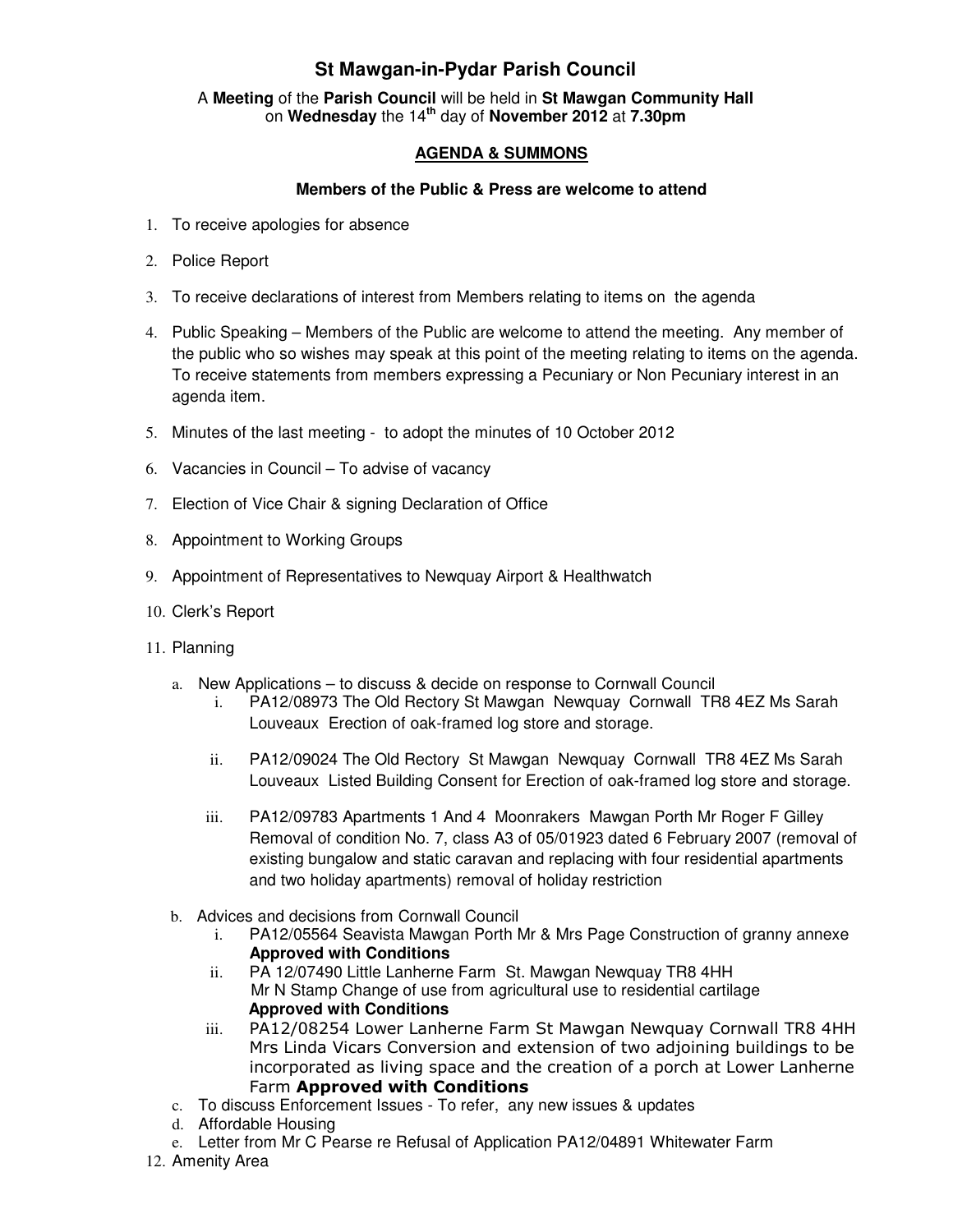- a. Working Group Report- Circulated
- b. Playground Inspection report Working Group recommendations
- c. Playing Field access from pedestrian bridge
- d. The burial of the Late Edward I Disney took place on Thursday 25 October 2012
- e. Memorial for D Thomas To approve memorial
- f. To approve placement of memorial bench in Playing Field
- 13. Beach & Environment
	- a. Working Group Report None Received
	- b. Beach crossing at Valley Road
	- c. General Waste Bin at beach
	- d. Himalayan Balsam
- 14. Transport & Rights of Way
	- a. Working Group Report None Received
	- b. Beach Crossing at Valley Road
	- c. Road Markings at Trevarrian
	- d. Suggestions for mini-roundabout near Mathew House
	- e. Street lighting at Junction of A3095 & B3276 through Carnanton Woods
	- f. Footpath from Trenance to Bedruthan steps
- 15. Reports to receive reports from meetings
- 16. Accounts
	- a. To approve payment of accounts
	- b. Business Beach contributions Update
	- c. Use of Diamond Jubilee Funds To assist with Pound House Project
- 17. Precept Setting 2013/2014
- 18. Code of Conduct
	- a. To decide on option for clause 2.6 regarding register of gifts or hospitality
	- b. To adopt Cornwall Code of Conduct for Parish Councils issued 16 Oct 2012
	- c. To decide whether to delegate dispensation authority to clerk or reserve such decisions to the full council
- 19. Public Conveniences
- 20. Correspondence for information All circulated
	- a. CALC The Week Issues 28 & 29